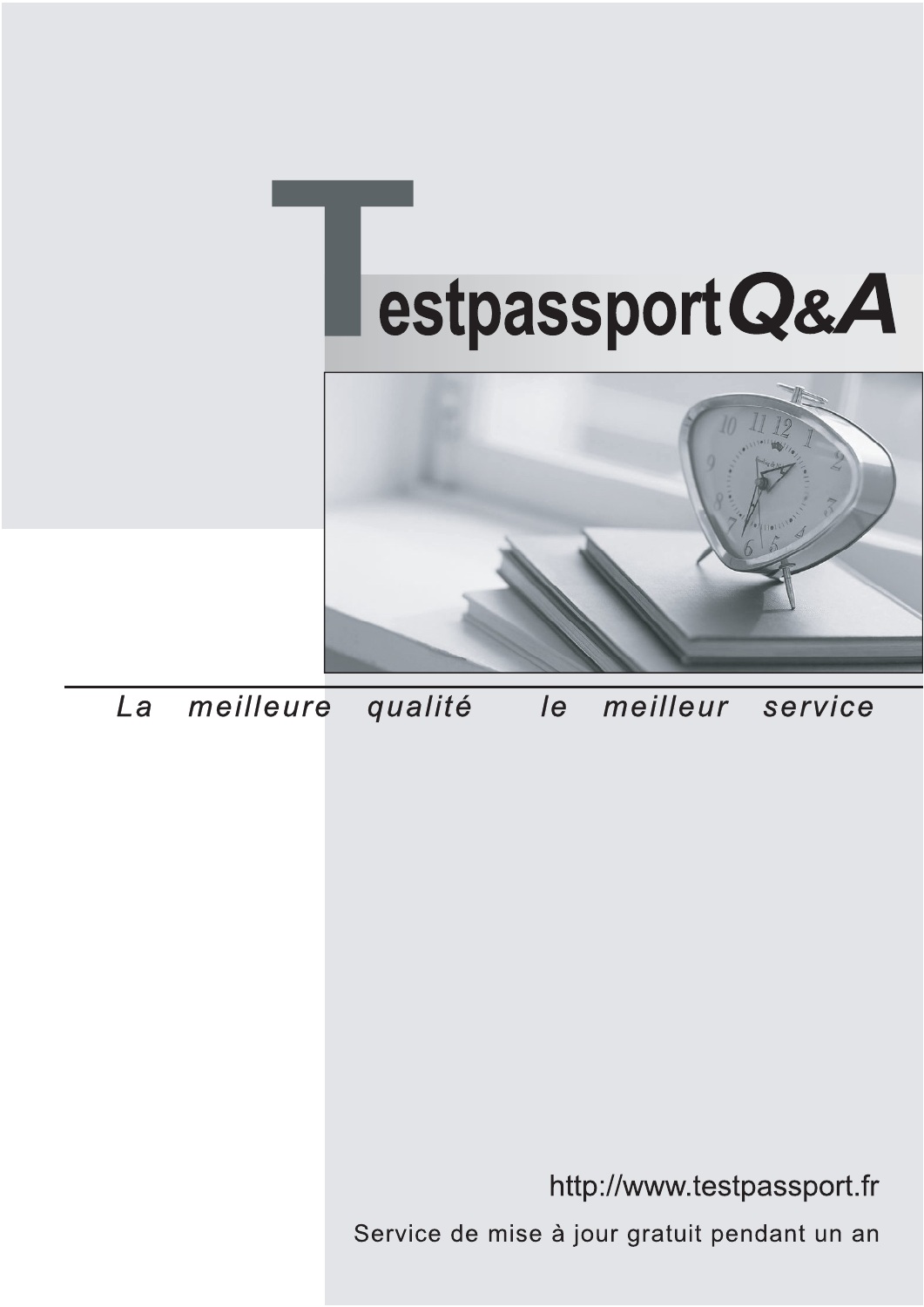# **Exam** : **PL-400**

# **Title** : Microsoft Power Platform Developer

# **Version** : DEMO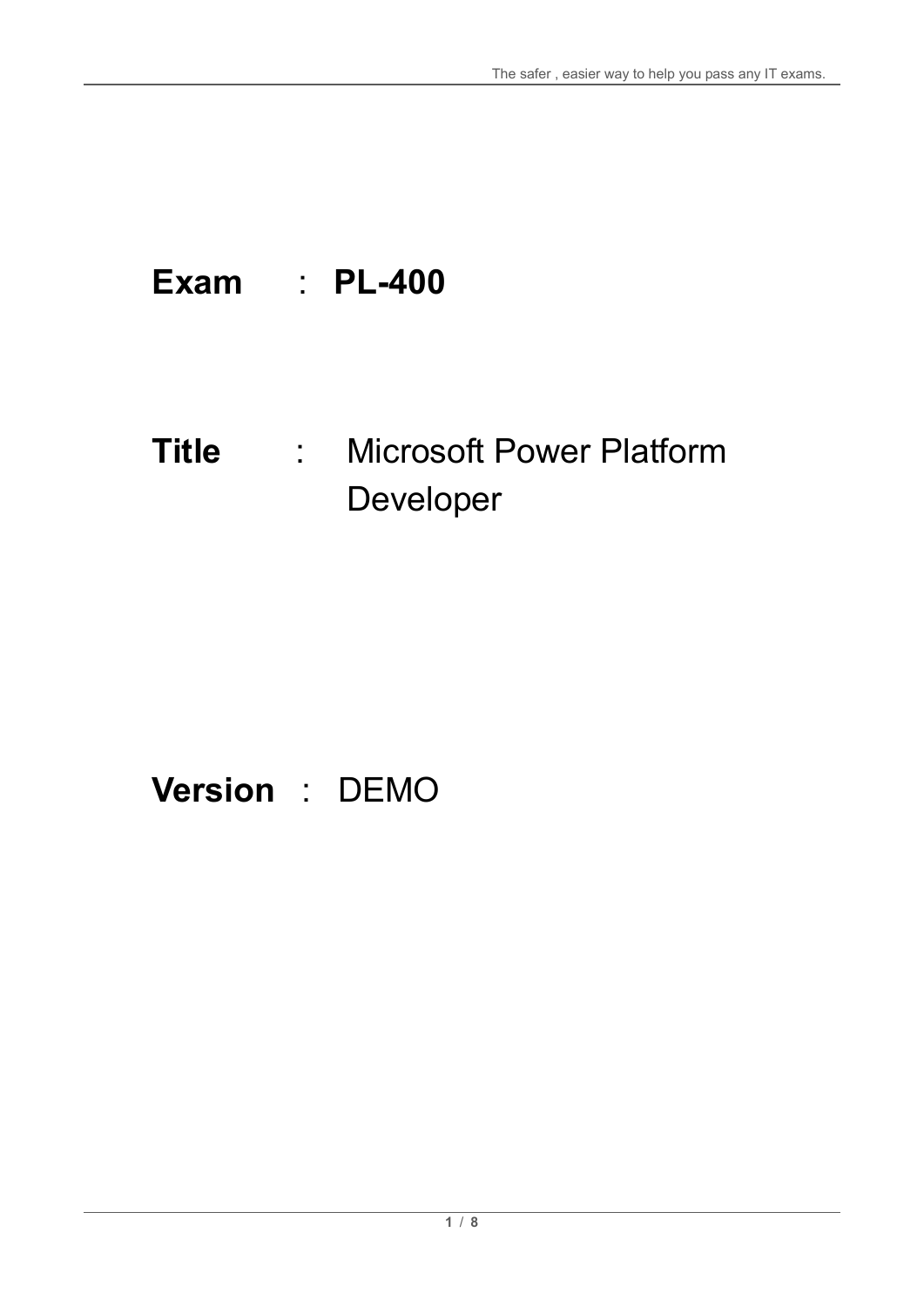#### 1.Topic 1, Bellows Sports

#### **Case study**

This is a case study. **Case studies are not timed separately. You can use as much exam time as you would like to complete each case.** However, there may be additional case studies and sections on this exam. You must manage your time to ensure that you are able to complete all questions included on this exam in the time provided.

To answer the questions included in a case study, you will need to reference information that is provided in the case study. Case studies might contain exhibits and other resources that provide more information about the scenario that is described in the case study. Each question is independent of the other questions in this case study.

At the end of this case study, a review screen will appear. This screen allows you to review your answers and to make changes before you move to the next section of the exam. After you begin a new section, you cannot return to this section.

#### **To start the case study**

To display the first question in this case study, click the **Next** button. Use the buttons in the left pane to explore the content of the case study before you answer the questions. Clicking these buttons displays information such as business requirements, existing environment, and problem statements. If the case study has an **All Information** tab, note that the information displayed is identical to the information displayed on the subsequent tabs. When you are ready to answer a question, click the **Question** button to return to the question.

#### **Background**

Bellows Sports is the region's newest, largest, and most complete sports complex. The company features baseball and soccer fields and two full-size hockey rinks. The complex provides coaching, recreational leagues, a pro shop, and state-of-the art customer and player amenities.

The company is organized into the following divisions:

- Baseball
- Hockey
- Soccer

Bellow Sports runs tournaments several times per year. Each tournament runs six weeks.

#### **Current environment**

#### **Requirements**

Bellow Sports tracks players and events in Microsoft Excel workbooks and uses email to communicate with players, partners, and prospective customers. The company uses a proprietary cloud-based accounting system.

The company relies on referrals from athletes for new business. Bellows uses a third-party marketing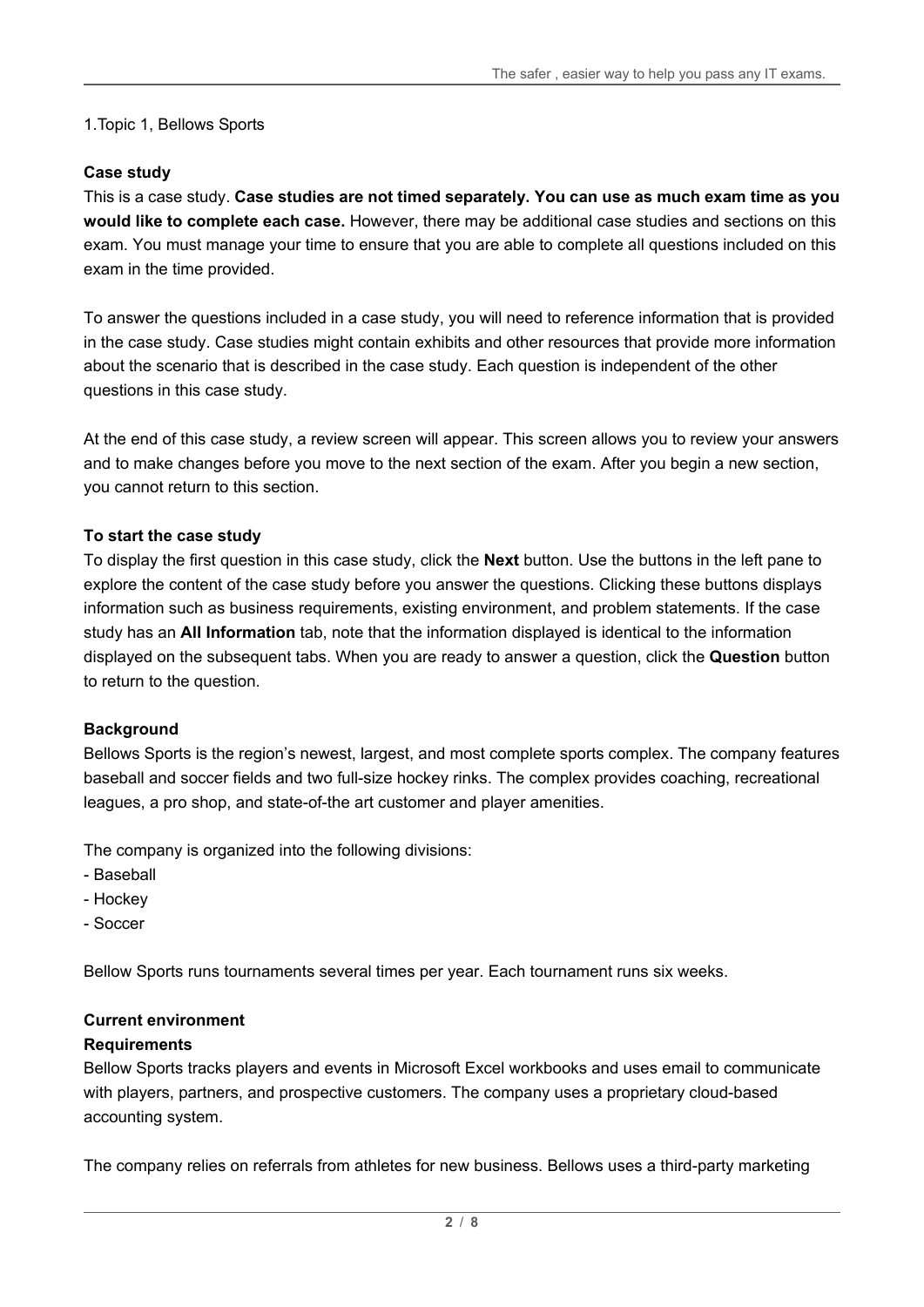company to gather feedback and referrals from athletes. The third-party marketing company uploads a Microsoft Excel file containing lists of potential customers and players to the FTP site that Bellows Sports maintains.

#### **Tournaments**

Customer information is stored in the Accounts entity. Each tournament record must list the associated sales representative as the tournament owner. When team members create tournament records they must enter the start date for a tournament. The end date of the tournament must be automatically calculated.

#### **Registration form**

You must create a form to allow players to register for tournaments. The registration form must meet the following requirements:

| <b>Division</b> | Requirement                                                                   |
|-----------------|-------------------------------------------------------------------------------|
| Baseball        | Capture the age and weight of the player. The height field must not display.  |
| Hockey          | Capture the age, height, and weight of the player.                            |
| Soccer          | Capture the age of the player. The height and weight fields must not display. |

- Each division has tournaments that take place in specific locations. Users must be able to select the division for a tournament location.

- Information about upcoming tournaments must be pre-located into the registration form when the registration form loads.

- The form must include a custom button that sends an email confirmation to the player after the player registers.

- The button must not be visible until after the form is saved.

#### **Security**

The company identifies the following job roles:

| Role                 | <b>Tasks</b>                                                                                 |  |
|----------------------|----------------------------------------------------------------------------------------------|--|
| Sales representative | These users will enter data into Dynamics 365 Customer<br>Service.                           |  |
| Intern               | These users will create Power Apps apps, and connectors,<br>and create Power Automate flows. |  |
| Manager              | These users will add users, assign security roles, and manage<br>data storage.               |  |

You must grant users the minimum permissions required to perform their job tasks.

#### **Data automation**

- Customer name must be added to Dynamics 365 Finance automatically after it is entered.

- You must produce a report that details the number of registrations for a day and send the report as a PDF to the management team.

- You must implement mechanisms to handle all code-related errors.

- When a customer record is updated, the system must look up the account number for the customer in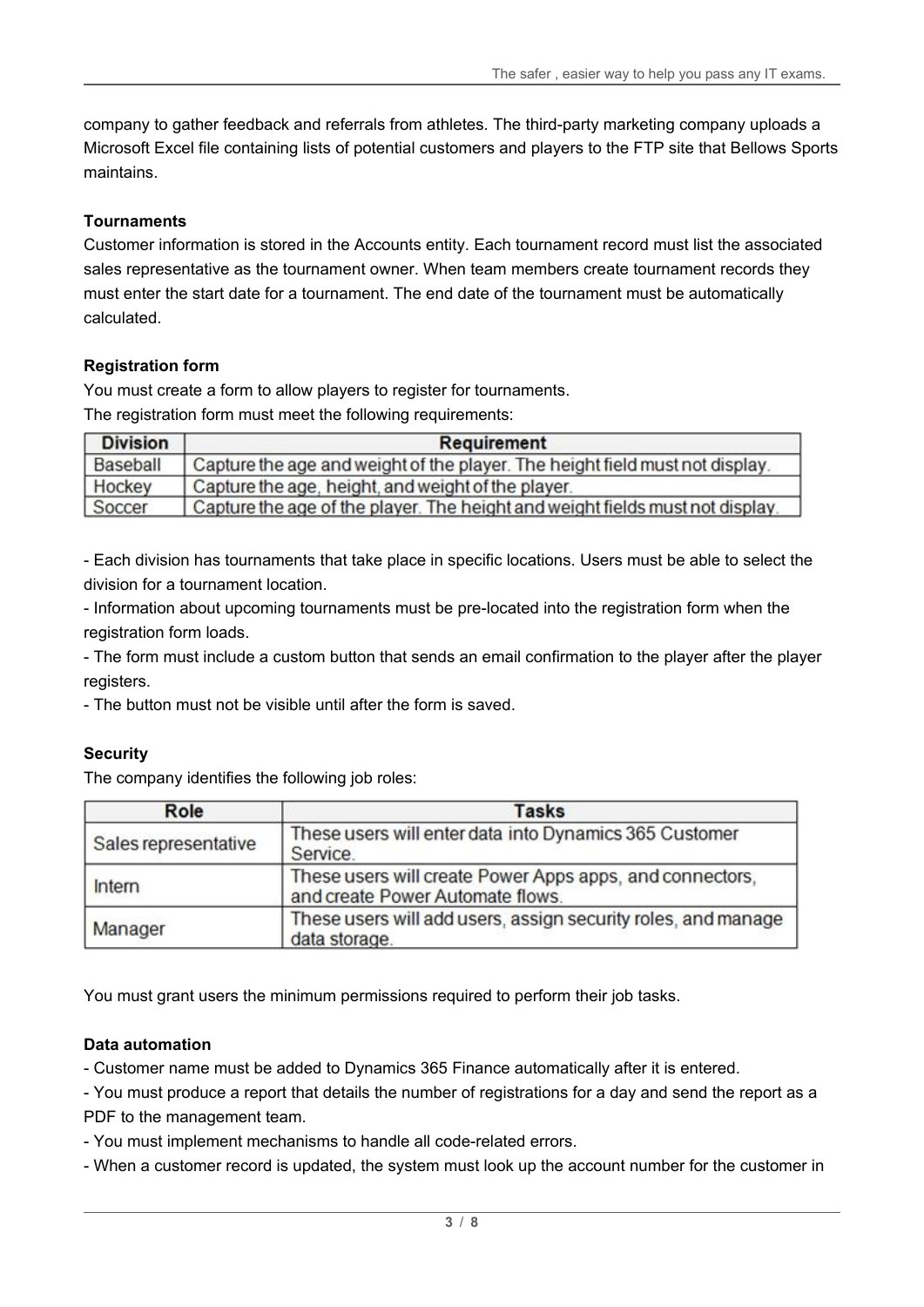the accounting system.

- Referrals must be imported into the system as soon as they are available.

# **Issues**

# **Apps**

- The captions for the New and Save buttons do not render properly on the form.
- Interns can create apps but cannot interact with their own data.

# **Portal**

The query for all registered users must return the data categorized by division. Queries must return only the Name and Sport fields. Queries return all fields.

```
The query is as follows: 
GET [Organization URI]/api/data/v9.1/accounts?
&$orderby=Name, sport
&$filter=sport ne null
```
# **Solution checker issues**

You run solution checker and observe **Plug-in or workflow activity** errors in the following code sets:

| <b>Set</b> | Code                                                                                                                                                                                                                                           | <b>Error message</b>      |
|------------|------------------------------------------------------------------------------------------------------------------------------------------------------------------------------------------------------------------------------------------------|---------------------------|
| Code set 1 | CS101 var columns = new ColumnSet();<br>$CS102$ columns. All Columns = true;<br>$CS103$ var query = new<br>QueryExpression("account");<br>$CS104$ query. ColumnSet = columns;<br>$CS105$ var results =<br>service.RetrieveMultiple(query);     | il-specify-<br>column     |
| Code Set 2 | $CS201$ WebRequest request =<br>WebRequest.Create<br>("https://www.bellows.com/api/stuff");<br>$CS202$ HttpWebResponse response = new<br>HttpWebResponse();<br>CS203<br>$CS204$ respone = request. GetResponse();<br>CS205 response. Close (); | il-turn-off-<br>keepalive |

# **Code**

The following code runs when the registration form loads.

You must implement a mechanism to handle errors that occur in the code: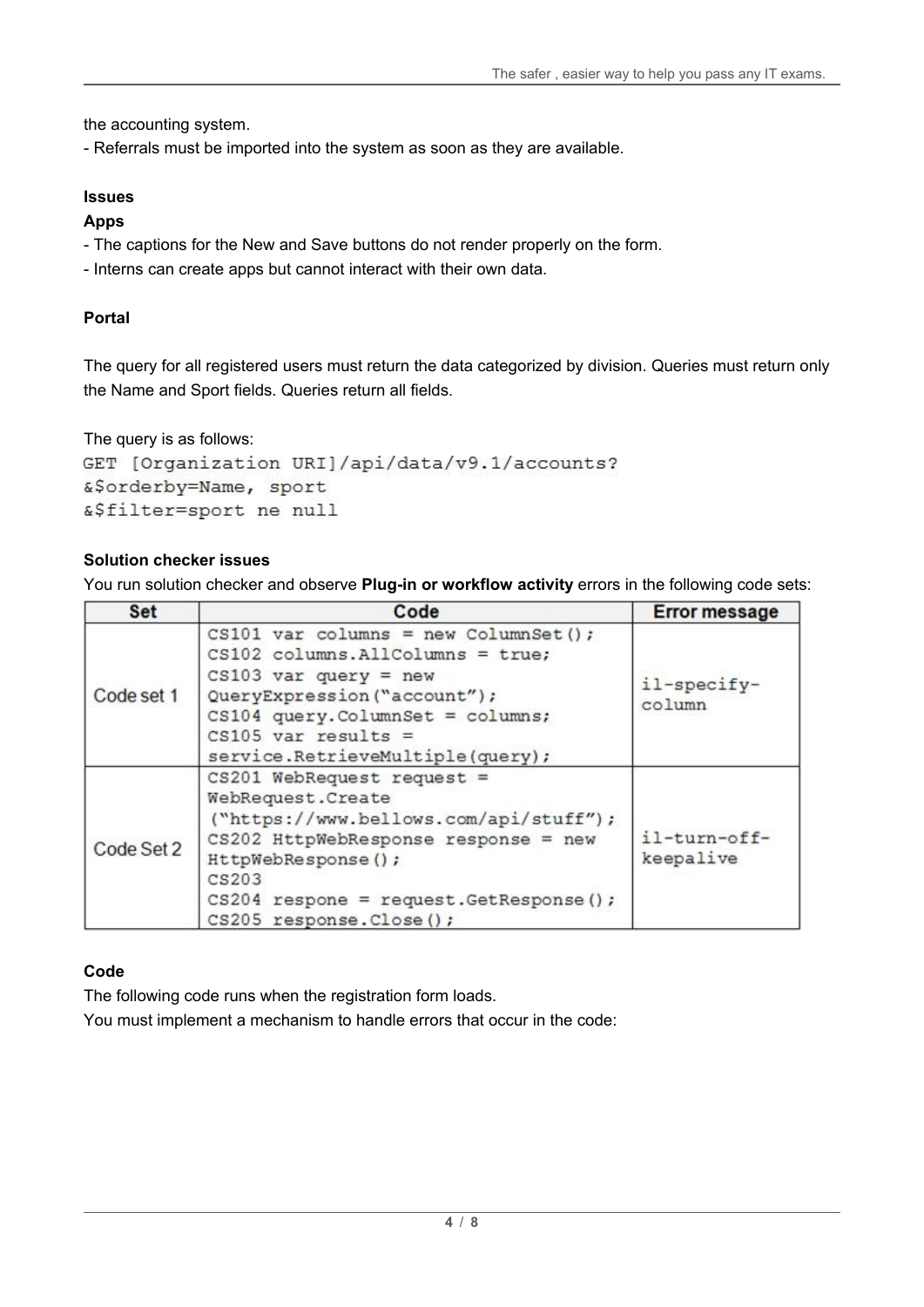```
UpdateRecord.js (Line numbers are included for reference only.)
```

```
UR01
UR02 var data =
UR03
           \overline{\mathbf{f}}"name" : "Updated Account"
UR04
             "creditonhold" : true,
             "description" : "This is an account update",
             "revenue" : 10,000,
             "Division" : 2
           ł
UR05 . . .
UR06
```
You need to configure the system to support automation for referrals.

What are two possible ways to achieve the goal? Each correct selection presents a complete solution.

- NOTE: Each correct selection is worth one point.
- A. Azure Function that uses the Discovery service
- B. workflow extension
- C. Azure Function that uses a listener
- D. Power Automate flow

# **Answer:** B,D

2.You need to add the script to populate event data on the form.

Which code segment should you use?

- A. formContext.data.addOnLoad(myFunction)
- B. formContext.data.removeOnLoad(myFunction)
- C. formContext.data.entity.addOnSave(myFunction)
- D. addOnPreProcessStatusChange
- E. formContext.data.isValid()

# **Answer:** D

# **Explanation:**

IsValid() gets a boolean value indicating whether a l of the form data is valid. This includes the main entity and any unbound attributes.

Description: true if a l of the form data is valid; false otherwise.

Reference:

https://docs.microsoft.com/en-us/powerapps/developer/model-driven-apps/clientapi/reference/formconte xt-data/isvalid

3.You need to handle errors in UpdateRecord.js.

Which code segment should you add at line UR06?

A. catch(error) {

alert("Caught error: " + error.message);}

B. Exception exception = Server.GetLastError() ;

 $if(exception != null)$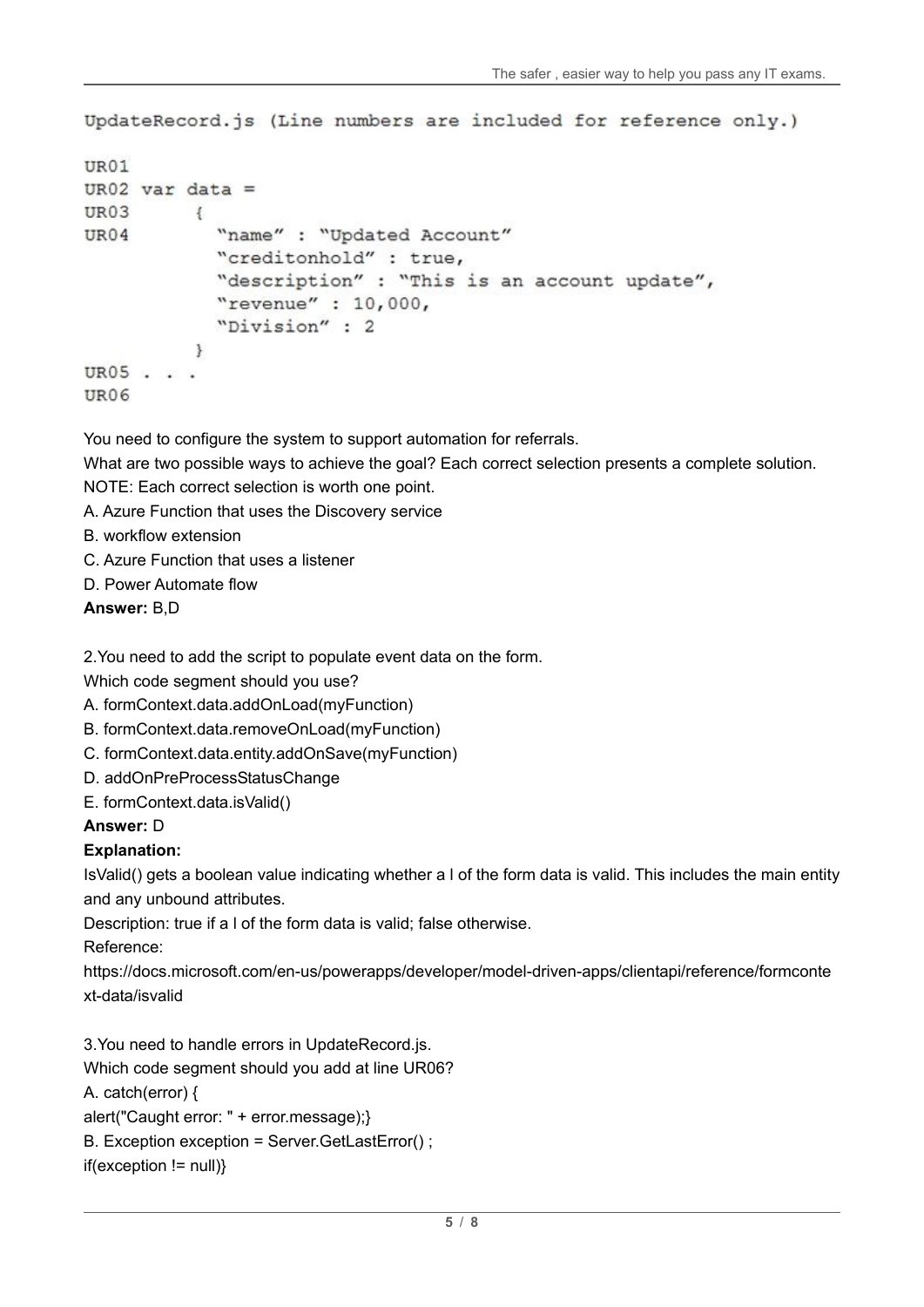C. catch(exception e){ console.writeline(e)} D. function (error){ console.log(error.message)} **Answer:** A **Explanation:** The catch statement lets you handle the error. Syntax: catch(err) { Block of code to handle errors }

Reference: https://www.w3schools.com/js/js\_errors.asp

## 4.DRAG DROP

You need to address the user interface issues.

What should you do? To answer, drag the appropriate actions to the correct issues. Each action may be used once, more than once, or not at all. You may need to drag the split bar between panes or scroll to view content. NOTE: Each correct selection is worth one point.

| <b>Actions</b>                                              | Requirement                                          | <b>Action</b>                   |
|-------------------------------------------------------------|------------------------------------------------------|---------------------------------|
| Add &ribbondebug=true to<br>the end of the application URL. | Resolve rendering issue for<br>New and Save buttons. |                                 |
| Export the XML file.                                        |                                                      |                                 |
| Modify the RibbonWSS.xsd file.                              | Add email button for<br>registration form.           |                                 |
| Use Ribbon Workbench.                                       |                                                      |                                 |
| Answer:<br><b>Actions</b>                                   | Requirement                                          | <b>Action</b>                   |
| Add &ribbondebug=true to<br>the end of the application URL. | Resolve rendering issue for                          | Add &ribbondebug=true to        |
| Export the XML file.                                        | New and Save buttons.                                | the end of the application URL. |
| Modify the RibbonWSS.xsd file.                              | Add email button for<br>registration form.           | Use Ribbon Workbench.           |
| Use Ribbon Workbench.                                       |                                                      |                                 |

#### **Explanation:**

Box 1: Add &ribbondebug=true to the end of the application URL.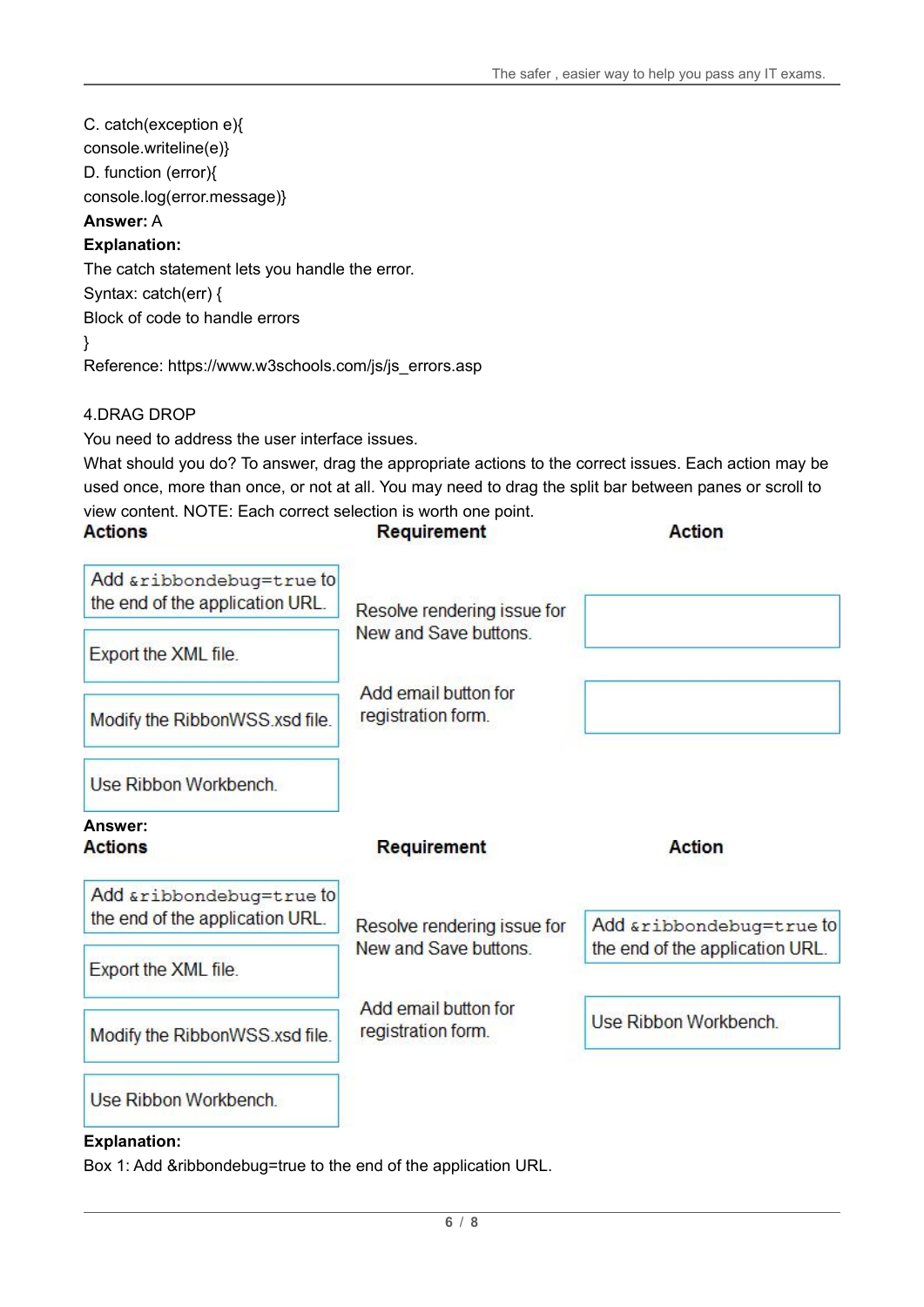Scenario: The captions for the New and Save buttons do not render properly on the form.

You can use the an in-app tool called the Command Checker to inspect the ribbon component definitions to help us determine why the button is not rendered correctly.

To enable the Command Checker, you must append a parameter &ribbondebug=true to your D365 application URL.

For example:

https://yourorgname.crm.dynamics.com/main.aspx?appid=9ab590fc-d25e-ea11-a81d-000d3ac2b3e6&rib bondebug=true

Box 2: Use the Ribbon Workbench

Adding Buttons to Ribbons

- ✑ Download and install Ribbon Workbench.
- ✑ Select a suitable ICON for your button.
- ✑ Create a solution.
- ✑ Edit the button in Ribbon Workbench.
- ✑ Publish and test.

## 5.DRAG DROP

You need to select connectors for the app.

Which types of connectors should you use? To answer, drag the appropriate connectors to the correct requirements. Each connector may be used once, more than once, or not at all. You may need to drag the split bar between panes or scroll to view content. NOTE: Each correct selection is worth one point. **Connectors Connectors** Requirement

| Create a custom connector.                                         |                                 |                             |
|--------------------------------------------------------------------|---------------------------------|-----------------------------|
| Use an AppSource connector.                                        | View full registration records. |                             |
| Use a native application function.                                 | View customer names             |                             |
| Create a connector with a Postman collection.                      | View daily registrations.       |                             |
|                                                                    |                                 |                             |
|                                                                    |                                 |                             |
|                                                                    | <b>Requirement</b>              | <b>Connectors</b>           |
| Create a custom connector.                                         |                                 |                             |
| Use an AppSource connector.                                        | View full registration records. | Create a custom connector.  |
| Answer:<br><b>Connectors</b><br>Use a native application function. | View customer names             | Use an AppSource connector. |

## **Explanation:**

Box 1: Create a custom connector

A custom connector is a wrapper around a REST API (Logic Apps also supports SOAP APIs) that allows Logic Apps, Power Automate, or Power Apps to communicate with that REST or SOAP API.

Box 2: Use an AppSource connector

You can only retrieve the Customer, UnifiedActivity, and Segments entities through the Power Apps connector. Other entities are shown because the underlying connector supports them through triggers in Power Automate.